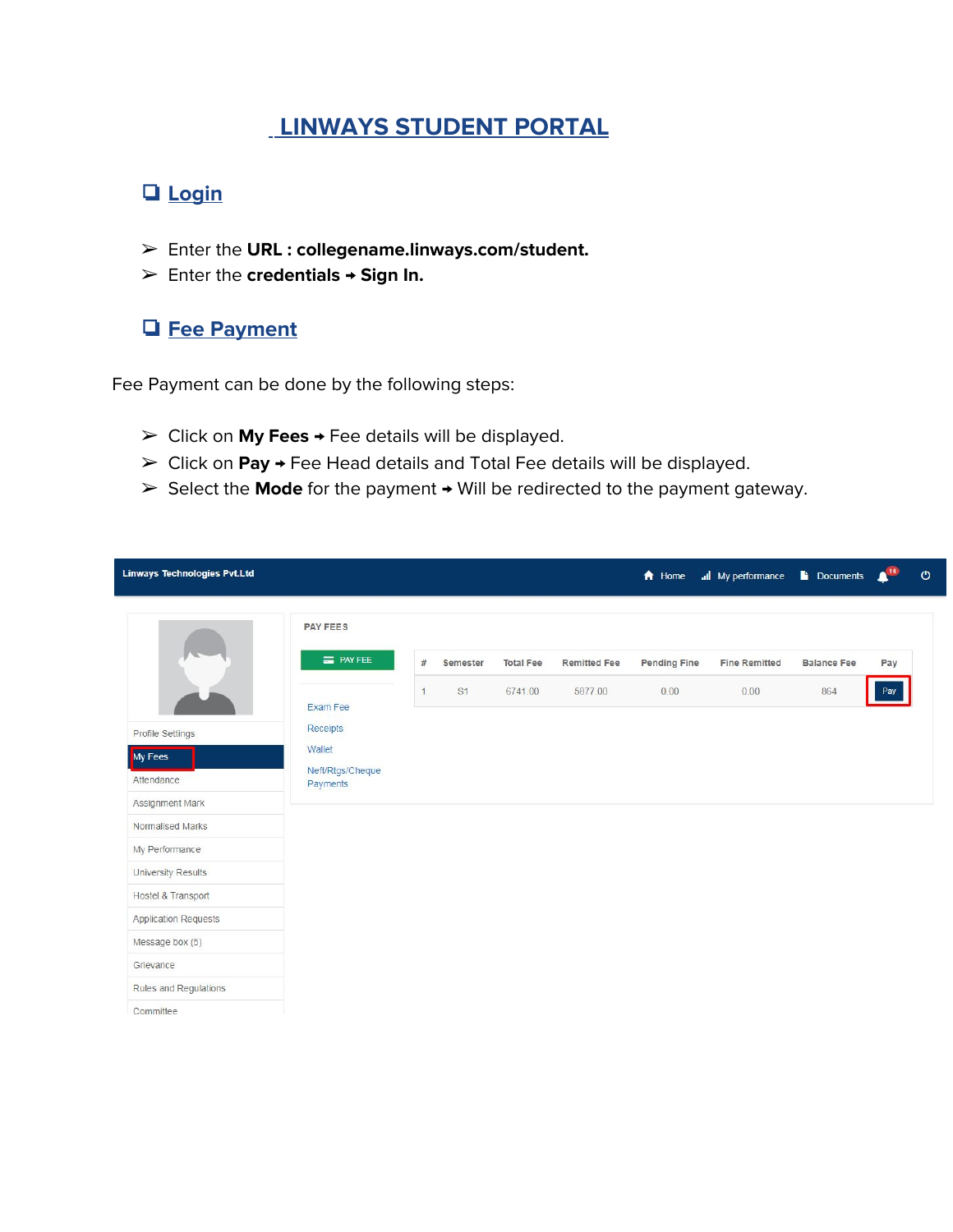#### ❏ **Custom Fee Payment (Eg: Exam Fee, CV, Application Fee, etc)**

Students can make the custom fee payment by following the steps given below:

- ➢ Click on **My Fees** → On the left hand side, Fee groups will be displayed → click on the **Fee Head.**
- ➢ Click on the check box of Fee Head → Enter the **Number of Paper** or the **Amount**, as given corresponding to the Fee Head.
- ➢ Click on **Proceed** → Fee Head details will be displayed.
- ➢ Select the **Mode** for the payment → Will be redirected to the payment gateway.

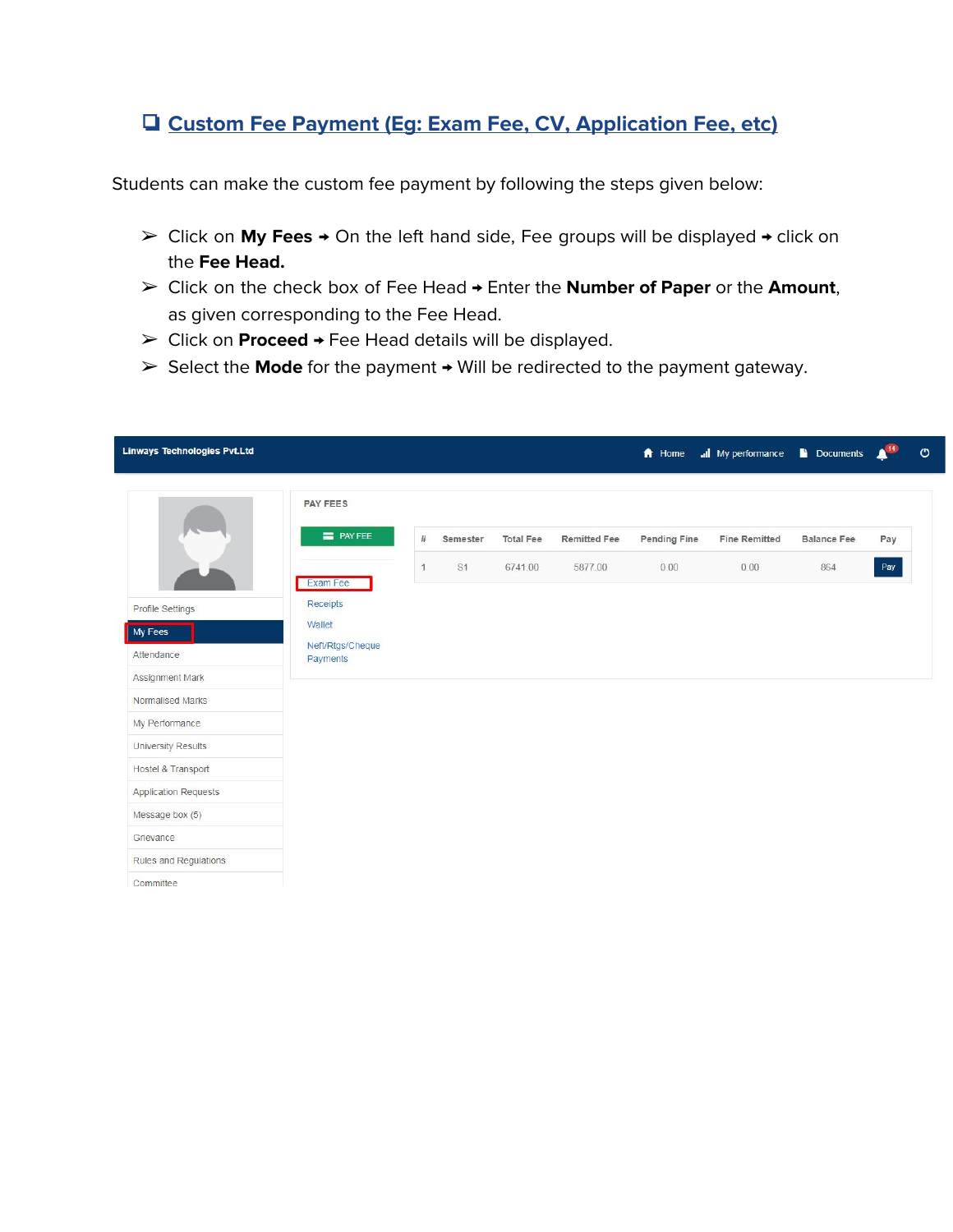| Linways Technologies Pvt.Ltd |                       |                 |                       | <b>A</b> Home <b>all</b> My performance <b>b</b> Documents |                         | THE   | $\pmb{\circ}$ |
|------------------------------|-----------------------|-----------------|-----------------------|------------------------------------------------------------|-------------------------|-------|---------------|
|                              | Select Semester<br>S1 |                 | $\checkmark$          |                                                            |                         |       |               |
|                              |                       | <b>Fee Head</b> |                       |                                                            |                         | Total |               |
| Profile Settings             |                       | Exam Fees       | Enter Number of Paper |                                                            | $\circ$<br>$\checkmark$ |       |               |
| My Fees                      |                       |                 | Proceed               |                                                            |                         |       |               |
| Attendance                   |                       |                 |                       |                                                            |                         |       |               |
| Assignment Mark              |                       |                 |                       |                                                            |                         |       |               |
| Normalised Marks             |                       |                 |                       |                                                            |                         |       |               |
| My Performance               |                       |                 |                       |                                                            |                         |       |               |
| University Results           |                       |                 |                       |                                                            |                         |       |               |
| Hostel & Transport           |                       |                 |                       |                                                            |                         |       |               |
| <b>Application Requests</b>  |                       |                 |                       |                                                            |                         |       |               |
| Message box (5)              |                       |                 |                       |                                                            |                         |       |               |
| Grievance                    |                       |                 |                       |                                                            |                         |       |               |
| Rules and Regulations        |                       |                 |                       |                                                            |                         |       |               |
| Committee                    |                       |                 |                       |                                                            |                         |       |               |

## ❏ **Receipts**

Receipts can be viewed by the following steps:

- ➢ Click on **My Fees** → **Receipts.**
- ➢ Select the **Semester** and the **Date Range → Search →** Receipt details will be displayed.